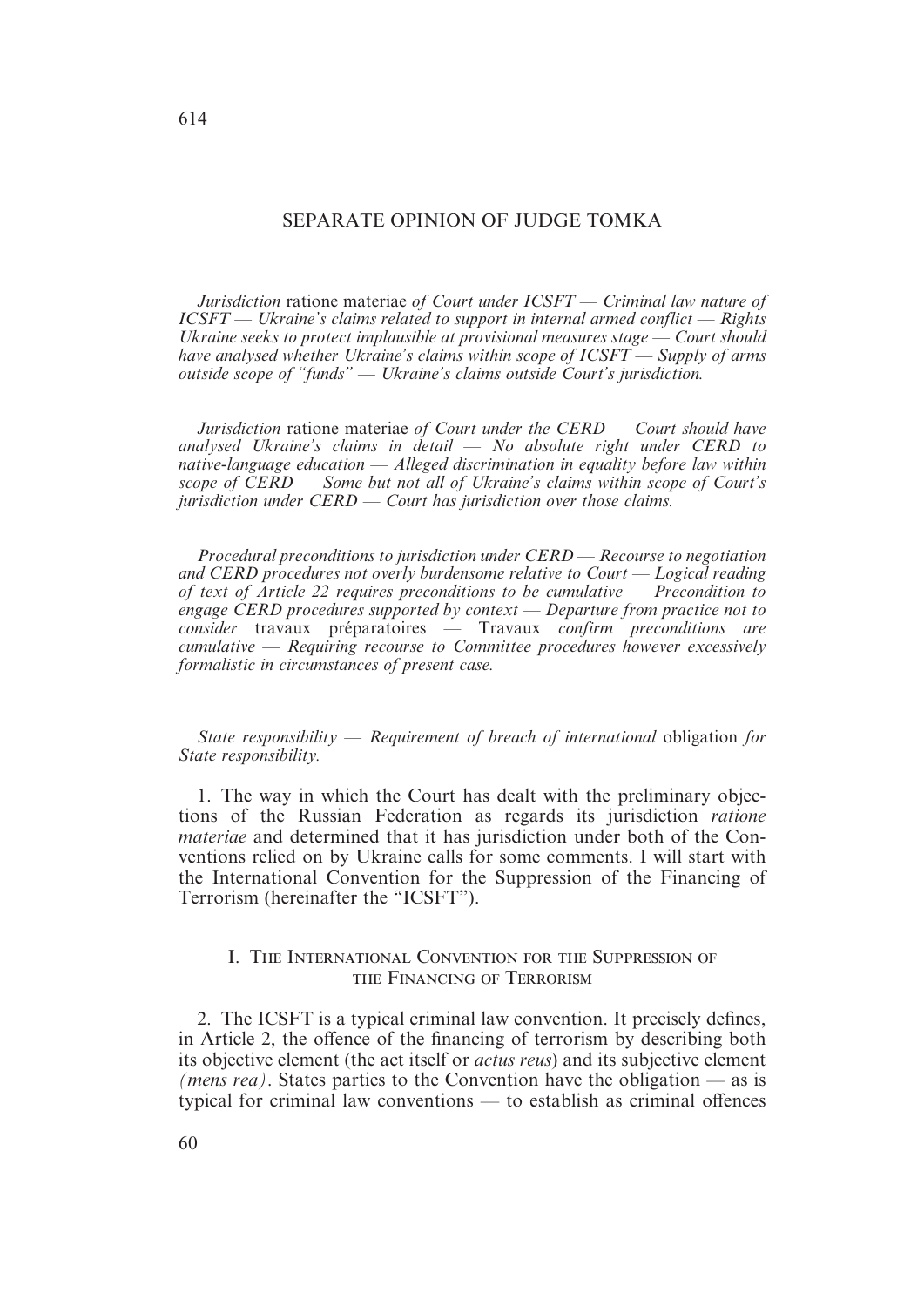under their domestic law the offences defined in Article 2 and to provide for appropriate penalties which take into account the grave nature of the offences. States parties have the obligation — again typical for criminal law conventions — to establish as may be necessary their jurisdiction over the offences defined in the Convention. The Convention also creates an obligation for the States parties to co-operate in the prevention of the offences. That obligation of co-operation is further specified in the Convention (Art. 18). The object of the Convention is clearly spelled out in its preamble, which provides that States have agreed on this Convention,

"[b]eing convinced of the urgent need to enhance international cooperation among States in devising and adopting effective measures for the prevention of the financing of terrorism, as well as for its suppression through the prosecution and punishment of its perpetrators".

The Convention has to be viewed and interpreted in light of its object and purpose, taking into account its nature as a criminal law convention.

3. According to Ukraine, this Convention is applicable to acts involving the use of arms and armed force in the eastern part of Ukraine, which have occurred in what can be characterized as an internal armed conflict. The Memorial of Ukraine refers in particular to actions by the so-called Donetsk People's Republic ("DPR") and Luhansk People's Republic ("LPR") opposing the efforts of the Government of Ukraine, also involving the use of force, to reinstate its full control over the region.

4. It is to be recalled that, in its Order on provisional measures of 19 April 2017, the Court declined the request of Ukraine based on the ICSFT. The Court did not consider that the rights for which Ukraine sought protection were at least plausible, not having been convinced that there were "sufficient reasons for considering that the other elements set out in Article 2, paragraph 1, such as the elements of intention or knowledge . . . [were] present" (*Application of the International Convention for the Suppression of the Financing of Terrorism and of the International Convention on the Elimination of All Forms of Racial Discrimination (Ukraine* v. *Russian Federation), Provisional Measures, Order of 19 April 2017, I.C.J. Reports 2017*, pp. 131-132, para. 75). As the Court noted, "[a]t th[at] stage of the proceedings, Ukraine ha[d] not put before the Court evidence which affords a sufficient basis to find it plausible that these elements [specified in Article 2] [were] present" *(ibid.)*.

5. This conclusion of the Court has led Ukraine to "repackage" its original claims, as presented in its Application instituting proceedings (Judgment, para. 18) into a new version as formulated in its Memorial (*ibid.*, para. 19), while in substance they remain more or less the same. It is apparent from the Memorial of Ukraine that it continues to charge the Russian Federation of committing acts which, in its view, are contrary to the ICSFT. Chapter 2, consisting of some forty pages, of that written pleading is entitled "Russian Financing of Terrorism in Ukraine". Its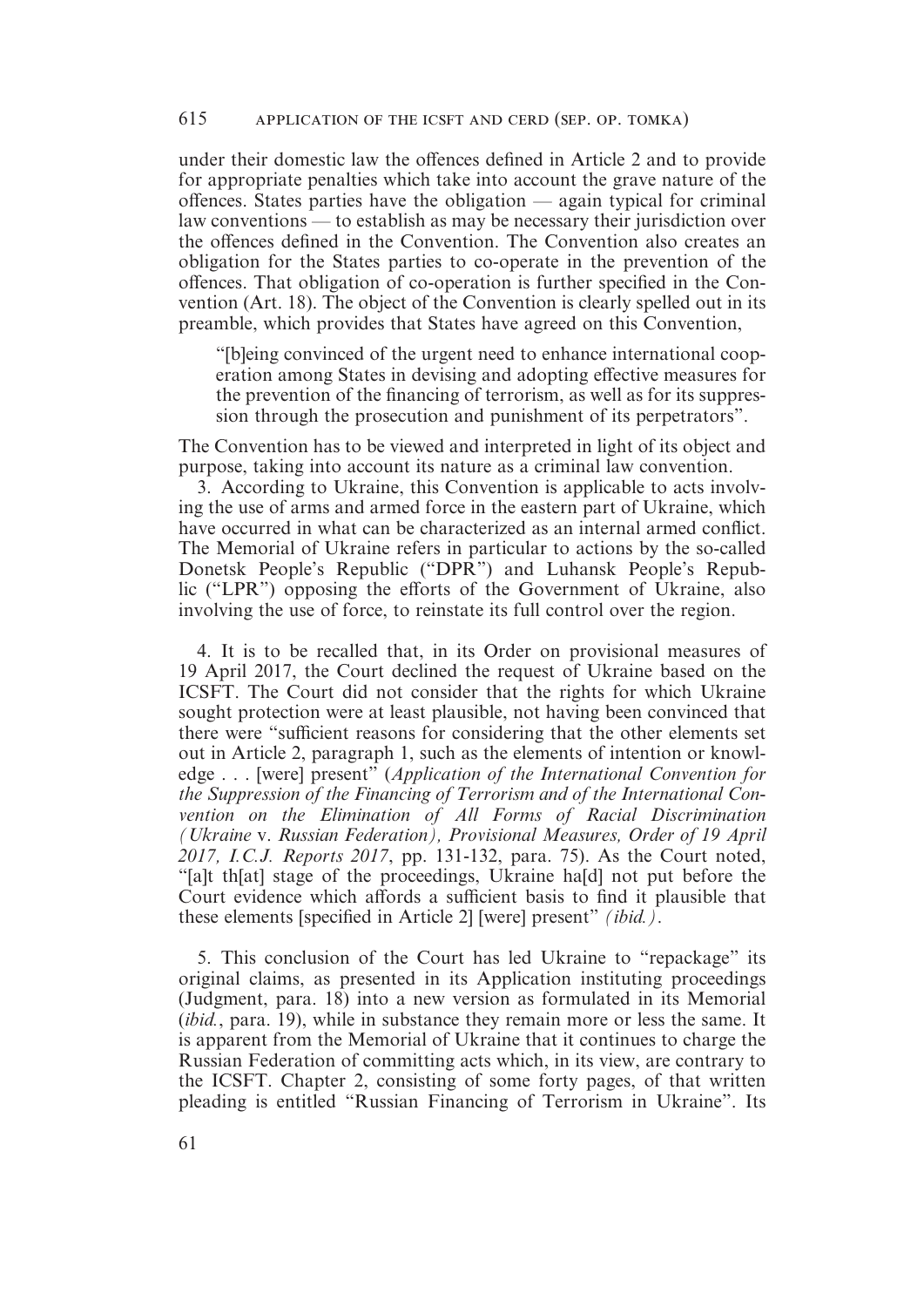purpose is to describe "the myriad ways in which the Russian Federation, acting through numerous state officials, not only tolerated but fostered and supported the funding of illegal armed groups in Ukraine, including by providing weapons used for the acts of terrorism recounted in Chapter 1" (Memorial of Ukraine, p. 80, para. 132). Ukraine submits that "Russian financing of terrorism in Ukraine" consisted of "massive" supply of weapons and ammunition to "illegal armed groups in Ukraine" (*ibid.*, pp. 81-85, paras. 133-136), the supply or "transfer" of the Russian Buk anti-aircraft missile used to destroy flight MH17 (*ibid.*, pp. 86-98, paras. 137-154), the supply of multiple launch rocket systems, which were used to shell Ukrainian civilians, to the DPR and LPR (*ibid.*, pp. 98-104, paras. 155-161), the provision of explosives used to bomb Ukrainian cities (*ibid.*, pp. 104-108, paras. 162-168), "comprehensive training on Russian territory" of the DPR, LPR and other armed groups (*ibid.*, pp. 109-113, paras. 169-173) and Russian fundraising for illegal armed groups in Ukraine (*ibid.*, pp. 113-119, paras. 174-180).

6. On the one hand, the Court recalls that, as it stated in its Judgment on the preliminary objection in *Oil Platforms (Islamic Republic of Iran* v. *United States of America)* (*I.C.J. Reports 1996 (II)*, pp. 809-810),

"in order to determine the Court's jurisdiction *ratione materiae* under a compromissory clause concerning disputes relating to the interpretation or application of a treaty, it is necessary to ascertain whether the acts of which the applicant complains 'fall within the provisions' of the treaty containing the clause" (Judgment, para. 57).

On the other hand, the Court ultimately fails to ascertain whether the above-mentioned acts, described in Chapter 2 of Ukraine's Memorial, fall within the provisions of the ICSFT. Instead, the Court focuses its attention on the definition of perpetrators of offences of financing acts of terrorism. Not surprisingly, the ICSFT, as a criminal law convention, uses in Article 2 the expression "any person". This is typical language used in many criminal codes and statutes to describe a perpetrator. The Court leaves the other element of the offences *(mens rea)*, specifically, either the intention of a perpetrator that the funds should be used or his knowledge that they are to be used to commit an act of terrorism, for the merits stage of the proceedings (*ibid.*, para. 63).

7. The Court has also refrained from determining the scope of the term "funds" used in the Convention, in particular whether it includes the provisions of weapons by a State, despite the fact that it is determining its jurisdiction *ratione materiae* (*ibid.*, para. 56). As the Court acknowledges "[t]his may require the interpretation of the provisions that define the scope of the treaty" (*ibid.*, para. 57). One such provision is Article 1, paragraph 1, of the ICSFT, which defines the term "funds" for the purposes of that Convention. The Court accepts that the scope of this term "relate[s] to the scope of the ICSFT" (*ibid.*, para. 62) but rather surpris-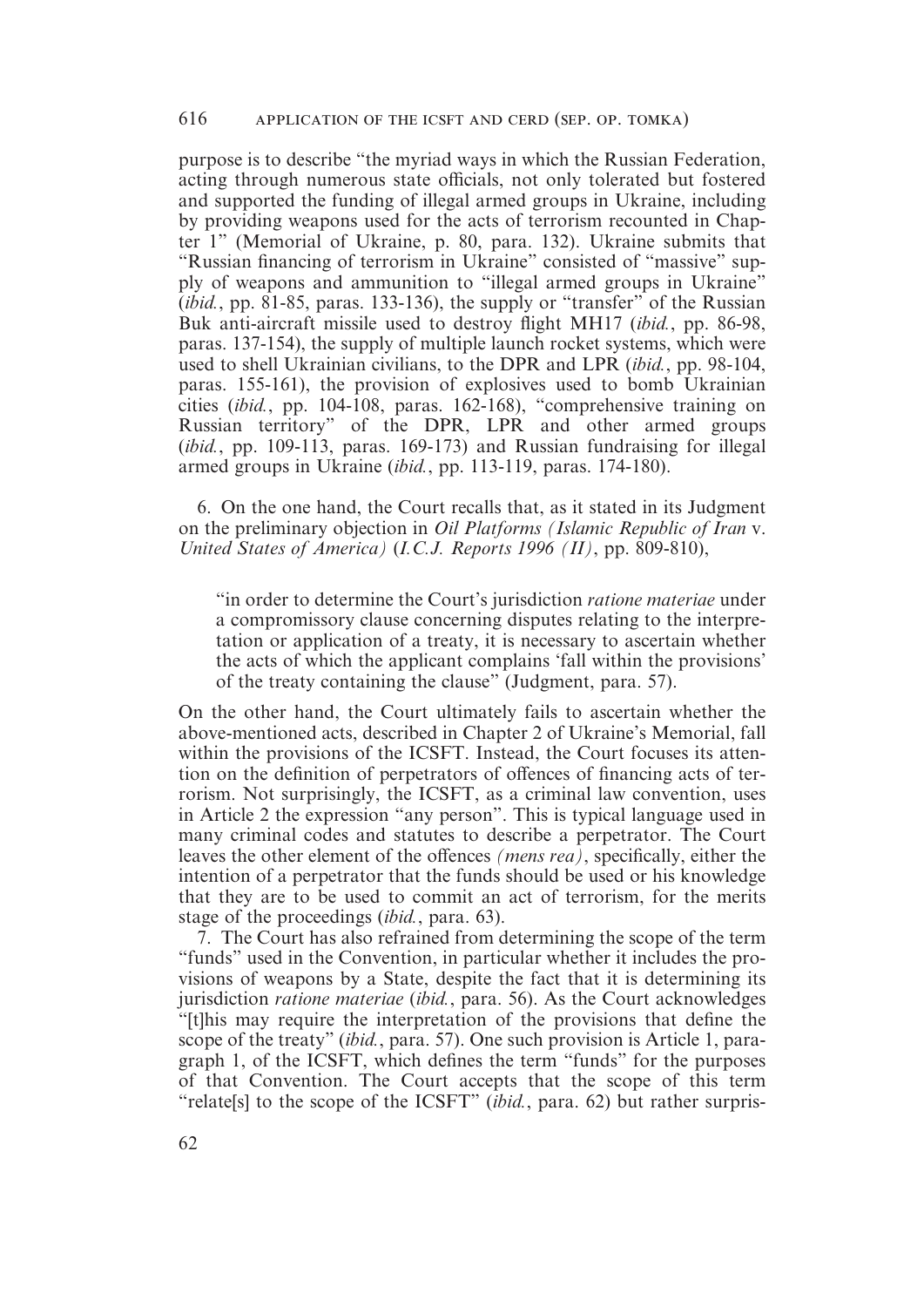ingly takes the view that it "need not be addressed at the present stage of the proceedings" (Judgment, para. 62). According to the Court, the interpretation of the definition of "funds" "could be relevant as appropriate at the stage of an examination of the merits" *(ibid.)*.

8. I am not convinced that this is the right approach. The ascertainment of the scope of the term "funds" is a distinctly legal issue which is a matter of interpretation of the Convention. The scope of that term "relate[s] to the scope of the ICSFT" *(ibid.)* and thus has a direct bearing on the scope of the Court's jurisdiction *ratione materiae*. Determining the scope of jurisdiction *ratione materiae* more precisely at this jurisdictional stage of the proceedings would have assisted in clarifying which of the claims presented by Ukraine, if any, fall within the Court's jurisdiction and could be further argued at the merits stage. This issue has been left open despite the fact that the legal definition of the term "funds" for the purposes of the ICSFT is not closely intertwined with the merits. Thus, the principal task of the jurisdictional stage of the proceedings has not been fully realized. Moreover, it is useful to recall the past jurisprudence of the Court. In 1972, the Court stated that it "must . . . always be satisfied that it has jurisdiction, and must if necessary go into that matter *proprio motu*" (*Appeal Relating to the Jurisdiction of the ICAO Council (India* v. *Pakistan), Judgment, I.C.J. Reports 1972*, p. 52, para. 13). Although this statement was made by the Court in response to India's argument that Pakistan could not challenge the Court's jurisdiction as it did not raise it as a "preliminary" objection, the Court resorted to that jurisprudence some thirty-five years later when it asserted that its 1996 Judgment on jurisdiction and admissibility in the *Genocide* case dealt implicitly with an issue that neither party raised before it in 1996 during the jurisdictional phase of the proceedings, but which was relevant for the Court's jurisdiction (*Application of the Convention on the Prevention and Punishment of the Crime of Genocide (Bosnia and Herzegovina* v. *Serbia and Montenegro), Judgment, I.C.J. Reports 2007 (I)*, p. 91, para. 118).

9. On the basis of the extremely cursory treatment of the Russian Federation's objection, without really applying the *Oil Platforms* test and without considering whether various acts of the Russian Federation of which the Applicant complains in Chapter 2 of the Memorial fall within the provisions of Articles 8, 9, 10, 12 and 18 identified by Ukraine as relevant for its claims in its submissions (Memorial of Ukraine, pp. 362-363, para. 653), the Court "concludes that the objection raised by the Russian Federation to its jurisdiction *ratione materiae* under the ICSFT cannot be upheld" (Judgment, para. 64).

10. Despite the above comments on the treatment by the Court of the preliminary objections raised by the Russian Federation against the Court's jurisdiction on the basis of Article 24 of the ICSFT, I agree with the Court's view that "[t]he financing by a State of acts of terrorism is not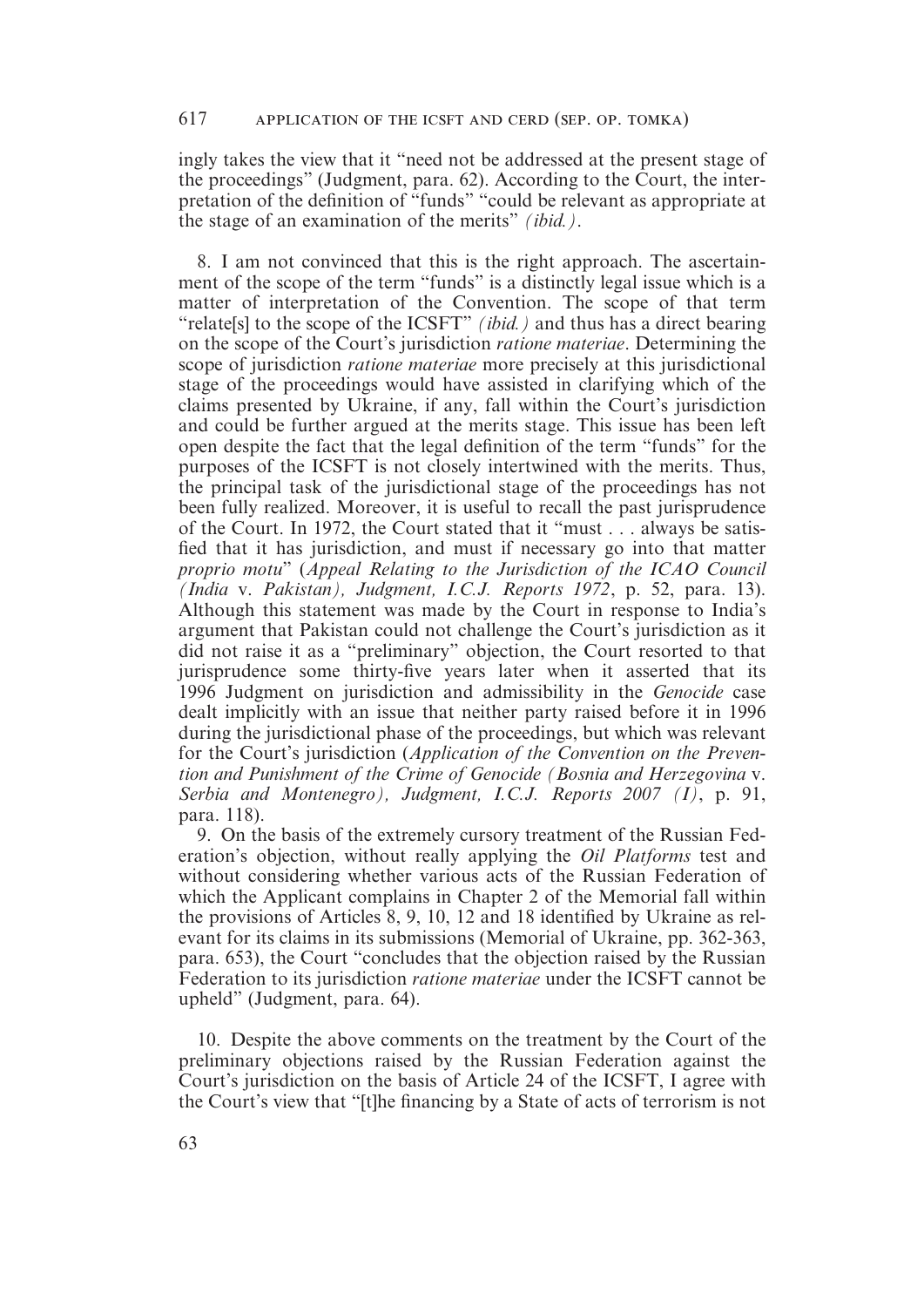addressed by the ICSFT" and that such activity "lies outside the scope of the Convention" (Judgment, paras. 59, 60 and 61). The Court's conclusion on its jurisdiction under the ICSFT should be read in light of this view, which is expressed repeatedly in its Judgment.

11. The acts of which Ukraine complains of in Chapter 2 of its Memorial (pp. 80-119), describing them as "Russian Financing of Terrorism in Ukraine", referred to already in paragraph 5 of this opinion, are the acts of the Russian Federation, to a great extent consisting of providing weapons to the DPR and the LPR. Even if proven, they, in my view, do not fall within the scope of the ICSFT. This has led me to respectfully disagree with the conclusion of the majority.

### II. The International Convention on the Elimination of All Forms of Racial Discrimination

12. This brings me to the Court's treatment of the jurisdictional objections of the Russian Federation as to Ukraine's claims under the International Convention on the Elimination of All Forms of Racial Discrimination (hereinafter "the CERD").

13. The Court's determination of its jurisdiction *ratione materiae* under the CERD is not much more detailed. In fact it consists of just three paragraphs. In the first one (Judgment, para. 94), the Court says what it does not need to do at this stage of the proceedings. In the next paragraph (*ibid.*, para. 95), the Court recalls that at the jurisdictional stage of the proceedings it "only needs to ascertain whether the measures of which Ukraine complains fall within the provisions of the Convention". And in the final paragraph of its "analysis", the Court simply considers that

"taking into account the broadly formulated rights and obligations contained in the Convention . . . and the non-exhaustive list of rights in Article 5, . . . the measures of which Ukraine complains . . . are capable of having an adverse effect on the enjoyment of certain rights protected under CERD" (*ibid.*, para. 96).

It concludes that "[t]hese measures thus fall within the provisions of the Convention" *(ibid.)*. The Court simply asserts this conclusion without reasonably and sufficiently demonstrating it.

14. Again, there is no specific analysis of the preliminary objections of the Russian Federation, presented on almost forty pages (Preliminary Objections submitted by the Russian Federation, Vol. I, pp. 139-182, paras. 294-359). By way of example, the Respondent argues that "Article 5 *(e)* (v) of CERD does not include, as Ukraine alleges, an absolute right to education 'in native language'" (*ibid.*, p. 158, para. 329). The Court provides no answer to this argument, which concerns the scope of the CERD, rather leaving the issue open for the merits.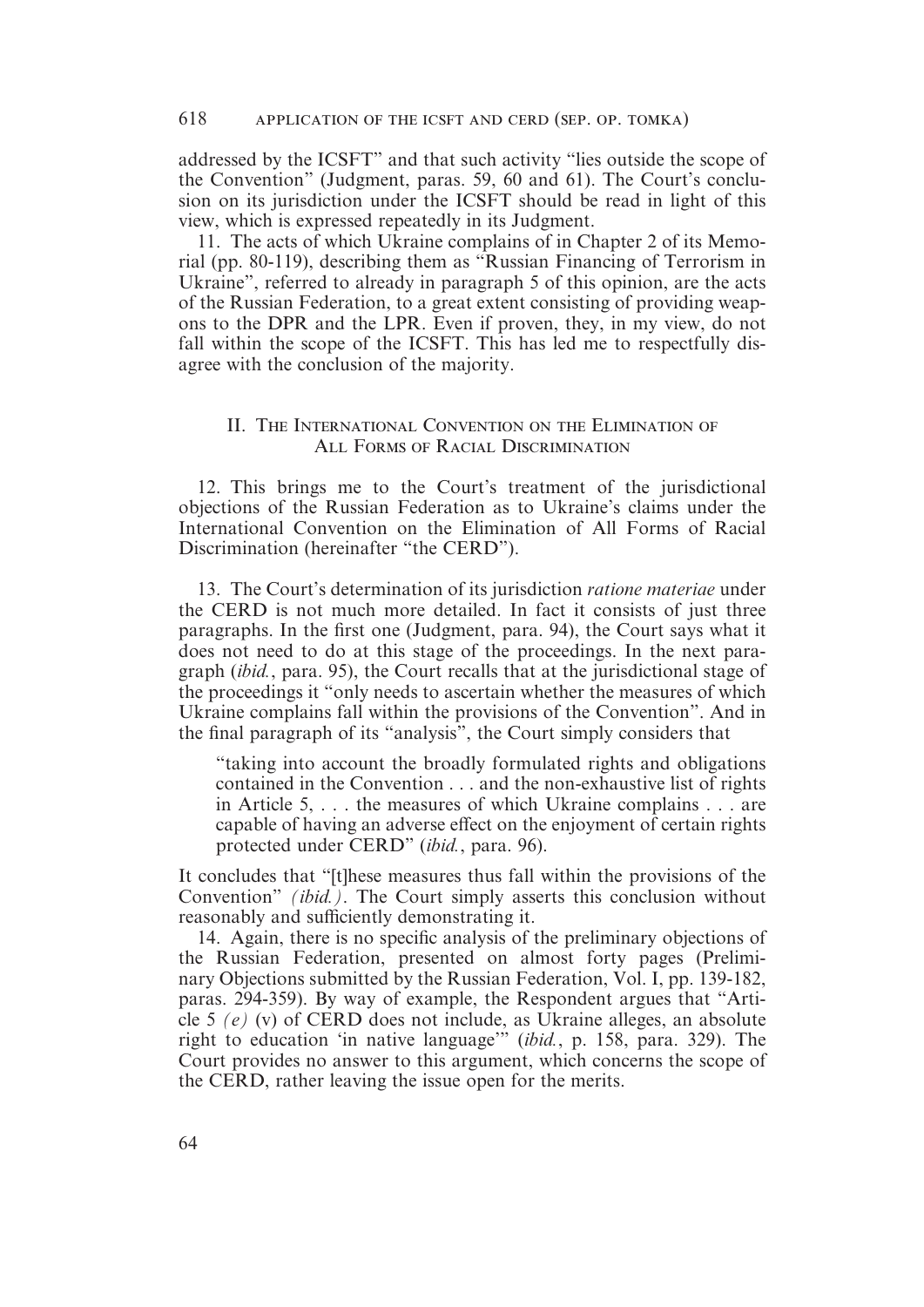15. However, certain of the claims of Ukraine, like the claim that the Respondent "fail[s] to guarantee the right of members of the Crimean Tatar and Ukrainian communities to equality before the law, notably in the enjoyment of . . . the right to equal treatment before the tribunals and all other organs administering justice" (Memorial of Ukraine, p. 363, para. 653 (i)), fall within the scope of the CERD. Whether the Respondent has failed to comply with this obligation still remains to be proven by the Applicant, while the Respondent will have full opportunity to rebut these allegations. This, however, is a matter properly for the merits. Since at least some of the claims of Ukraine fall within the scope of the CERD, although I am not satisfied that the Court refrained to specify which ones, I have in the end voted with the majority.

16. Moreover, I am not convinced by the Court's treatment of the question of the procedural preconditions for seising it contained in Article 22 of the CERD. When interpreting the nature of these preconditions, the Court concludes that they are alternative. Accordingly, prior to seising the Court with a dispute under the CERD, either, at least, a goodfaith attempt of negotiations on the issues falling within the subject-matter of the Convention must have been made, or the dispute must have been referred to the Committee on the Elimination of Racial Discrimination (hereinafter "the Committee") without that dispute having been settled.

17. The main basis for this conclusion by the Court is its view that

"should negotiation and the CERD Committee procedure be considered cumulative, States would have to try to negotiate an agreed solution to their dispute and, after negotiation has not been successful, take the matter before the [CERD] Committee for further negotiation, again in order to reach an agreed solution" (Judgment, para. 110).

According to the Court "the context of Article 22 of CERD does not support this interpretation" *(ibid.)*.

18. However, the relevant provisions for the procedure before the Committee are contained in Articles 11 to 13 of the Convention. Nowhere is the condition of prior negotiations before referring the matter to the Committee stipulated in those three Articles. Under Article 11, paragraph 1, of the Convention "[i]f a State Party considers that another State Party is not giving effect to the provisions of this Convention, it may bring the matter to the attention of the Committee". The Committee then transfers the communication to the State party concerned. Under paragraph 2 of the same Article, if the matter is not adjusted within six months, either by bilateral negotiations or by any other procedure, either State shall have the right to refer the matter again to the Committee. As is clear from the provisions of Article 11, negotiations are an element of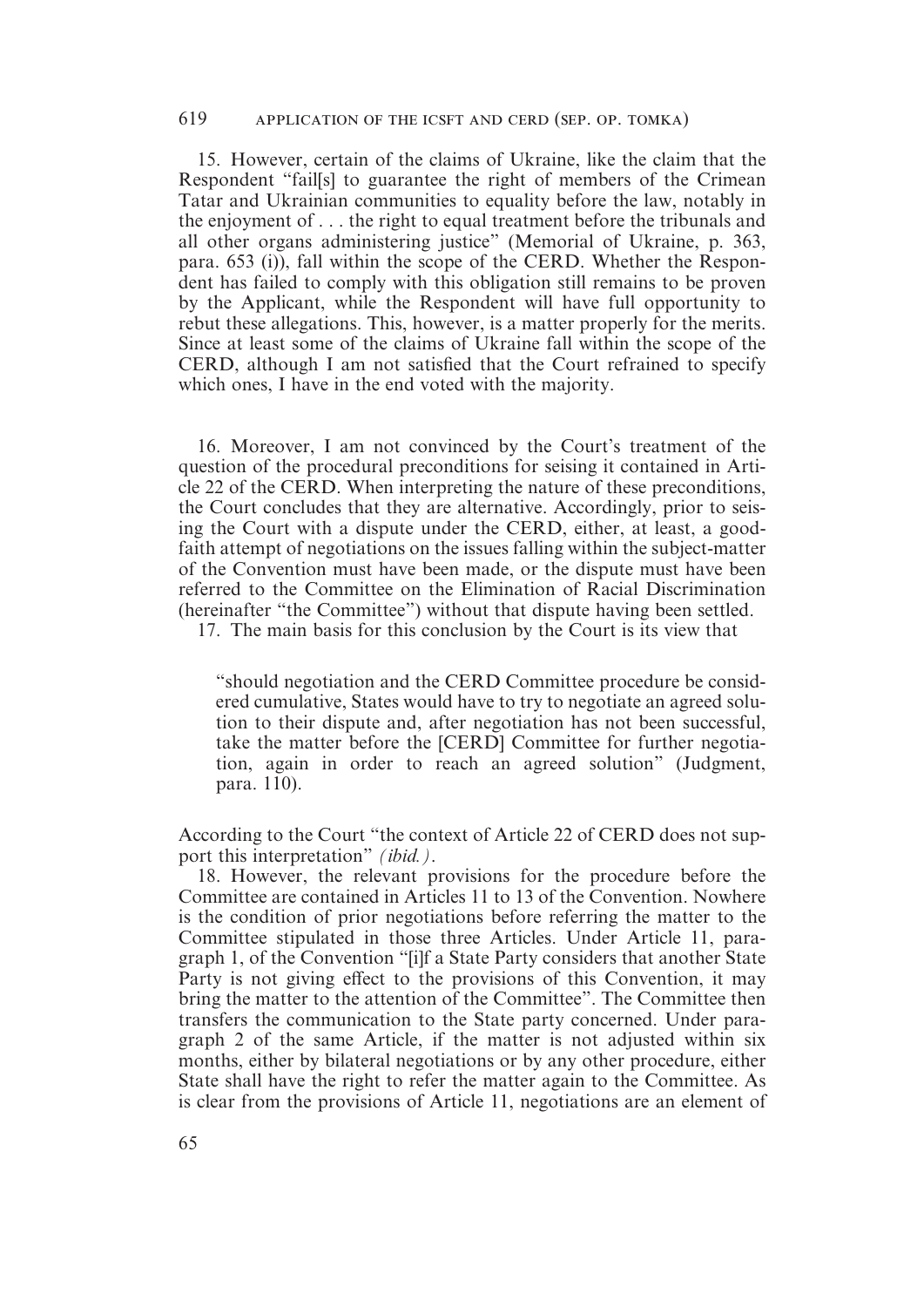the process instituted before the Committee, not a precondition for seising it of the matter.

19. It follows from the above that, once a State brings a matter to the attention of the Committee under Article 11, it demonstrates its willingness to enter into negotiations with the other State party within the context of the procedures in the Committee. If that negotiation or the continuation of the procedures do not lead to the settlement of a dispute, either party may bring it to the Court, as both negotiations and conciliation procedures under Articles 11-13 of the CERD will have been tried to no result.

20. The Court believes that such expressions as "without delay" (Art. 2, para. 1) or "speedily" (preamble) support its interpretation as these provisions "show the States parties' aim to eradicate all forms of racial discrimination effectively and promptly" (Judgment, para. 111). And the Court adds that "the achievement of such aims could be rendered more difficult if the procedural preconditions under Article 22 were cumulative".

21. This view can underestimate the usefulness of other means of peaceful settlement of disputes and the role of other bodies and, on the other hand, unrealistically estimate that the Court can resolve a dispute "speedily". The present dispute was brought before the Court on 16 January 2017 and, taking into account the current docket of the Court, the Court's Judgment on the merits most likely will not be rendered earlier than sometime in 2023.

22. In my view, Article 22 should be interpreted to the effect that the conditions provided therein are cumulative. Under Article 22, a dispute which is to be referred to the Court must be one that "is not settled by negotiation or by the procedures expressly provided for in this Convention". Ukraine focuses heavily on the ordinary meaning of the word "or" to support its position that the preconditions are alternative. However, it is not the ordinary meaning of "or" which the Court must determine ; it is the ordinary meaning of the phrase "which is not settled by negotiation or by the procedures . . .". This phrase admits two meanings. First, it could refer to a dispute which is not settled by negotiation and which is not settled by the procedures, as the Russian Federation argues. Second, it could refer to a dispute which is not settled by negotiation or is not settled by the procedures before the Committee, as Ukraine maintains. Which of these interpretations is correct depends on the reading to be given to "not" and "or" together in this phrase.

23. A logical reading of the text of Article 22 favours the interpretation that the conditions are cumulative. The words "not" and "or" are logical connectors, so it is reasonable to apply propositional logic to the interpretation of the phrase in which they are used. According to the first De Mor-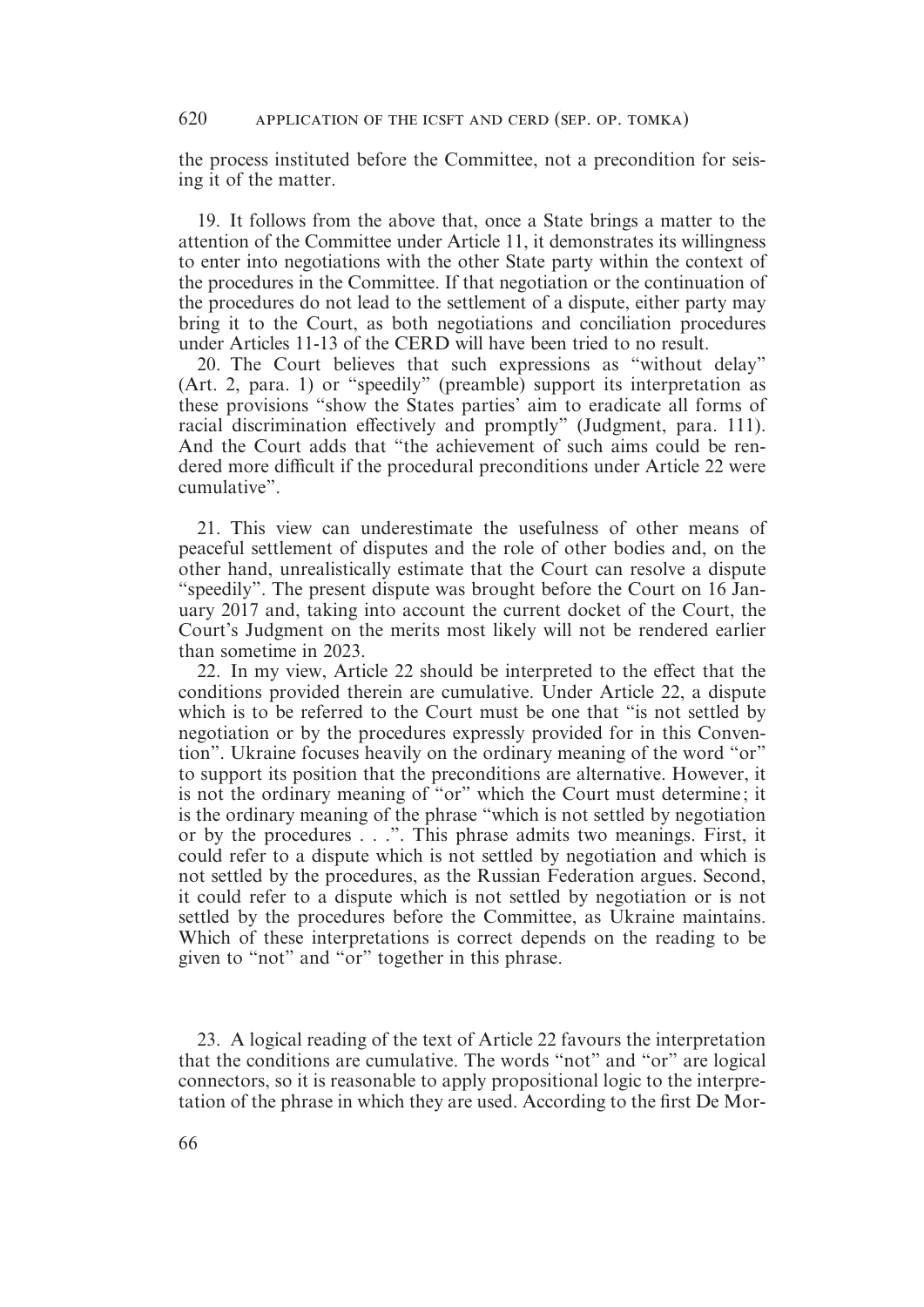gan's law of formal propositional logic "the negation of a disjunction is equal to the conjunction of the negation of the alternates — that is not (*p* or *q*) equals not *p* and not *q*, or symbolically  $\sim (p \lor q) \equiv \sim p \sim q \ll 1$ . This is consistent with the semantic context of Article 22. A dispute can be settled either by direct negotiation between the parties or by the procedures referred to in Articles 11-13 of the CERD, but not by both simultaneously. Accordingly, with respect to a dispute that is outside the jurisdiction of the Court, the "or" must be disjunctive. The negation of this disjunction should accordingly be read to refer to disputes settled neither by negotiation nor by the CERD procedure. Only when negotiation and the procedures have not led to the resolution of a dispute, is the condition met in accordance with the ordinary meaning of the terms of Article 22.

24. When the context is taken into account, a cumulative reading that requires recourse to the inter-State dispute settlement procedures of the Committee should also be preferred in order to preserve the effectiveness of Articles 11 to 13 of the CERD and the Conciliation Commissions foreseen thereunder. According to the rule codified in Article 31, paragraph 2, of the Vienna Convention on the Law of Treaties, the context to be considered comprises the full text of the CERD, including its preamble. The particular context for the interpretation of Article 22 of the CERD includes the Conciliation Commission process established in Articles 12 to 13.

25. It would undermine the procedures in the Committee to interpret recourse to them as optional before seisin of the Court. The principle of effectiveness "has an important role in the law of treaties and in the jurisprudence of this Court" (*Fisheries Jurisdiction (Spain* v. *Canada), Jurisdiction of the Court, Judgment, I.C.J. Reports 1998*, p. 455, para. 52). The necessity of a cumulative reading to preserve the effectiveness of Articles 11 to 13 of the CERD is reflected in the difference between the procedures in the Committee and the Court. From the perspective of a claiming State, there are several reasons to prefer the Court. First, the procedures in the Committee produce a report containing findings of fact and recommendations (Art. 13, para. 1), while a judgment of the Court has binding effect in accordance with Article 94, paragraph 1, of the Charter of the United Nations and Article 59 of the Statute. Additionally, there is no possibility for interim relief during the procedures in the Committee, while the Court has the power to indicate binding provisional measures under Article 41 of its Statute.

 <sup>1 &</sup>quot;Augustus De Morgan", *Britannica Academic*, Encyclopædia Britannica, 26 October 2016, https://academic.eb.com/levels/collegiate/article/Augustus-De- Morgan/29609. Accessed 3 October 2019.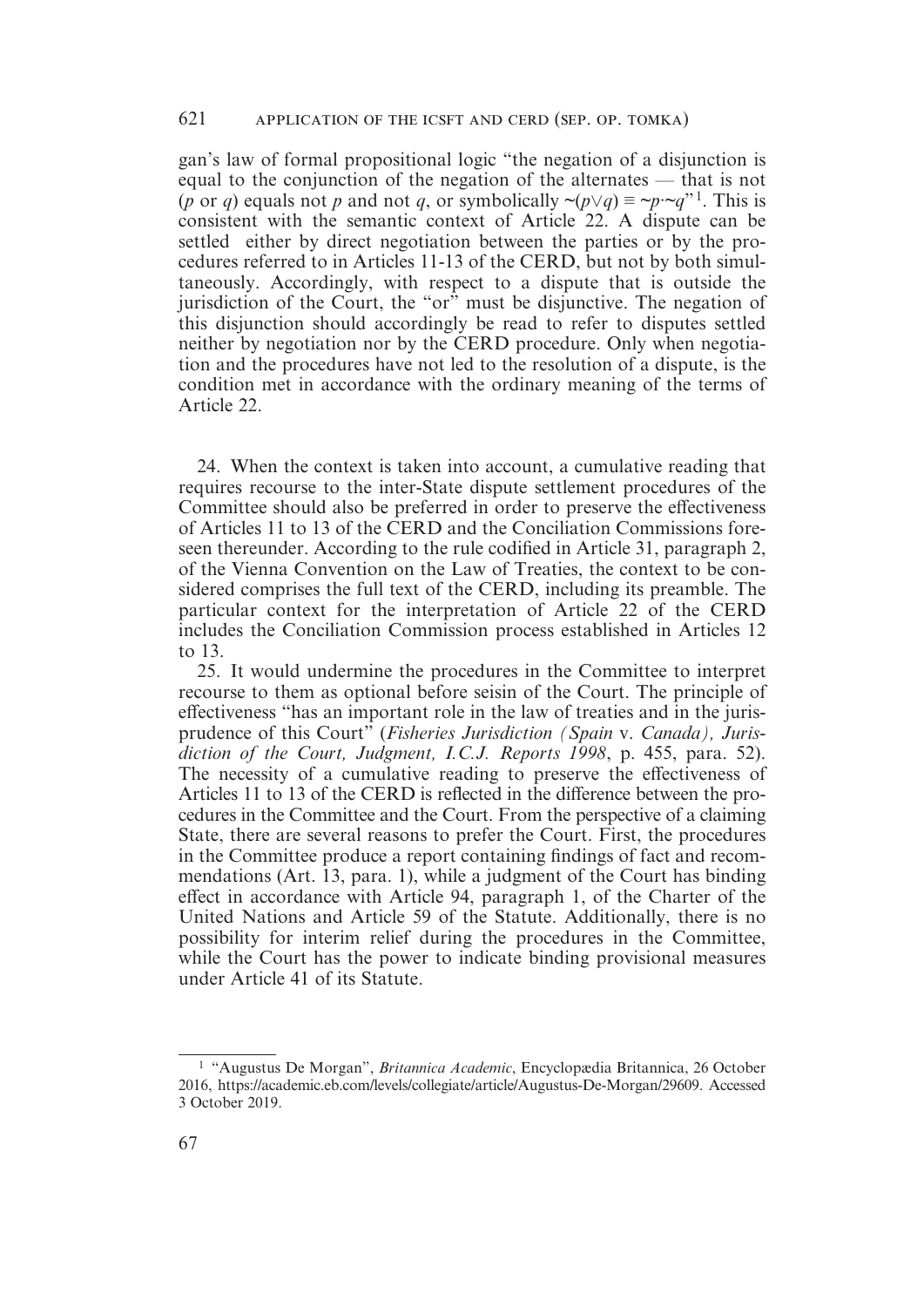26. This preference is borne out in the practice of States. States do not resort to the inter-State procedures before the Committee unless there is no access to the Court. The only exception is the case between Qatar and the United Arab Emirates, *Application of the International Convention on the Elimination of All Forms of Racial Discrimination*, which is also pending before the Court. In view of the above, the context strongly favours the interpretation of the procedural preconditions of Article 22 of the CERD as cumulative. To hold otherwise is tantamount to holding that States anticipated Articles 11 to 13 of the CERD to serve as a residual mechanism against States which make reservations to Article 22, thus not accepting the jurisdiction of the Court. However, nothing suggests that this was the intention of States when they negotiated the text of the future Convention.

27. Indeed, the *travaux préparatoires* of the CERD indicate the opposite, and confirm the interpretation that the preconditions are cumulative. The Court, in a departure from its recent practice — even in paragraph 59 of the Judgment as regards the ICSFT — declines to look at the CERD *travaux*. Although "[t]he Court notes that both Parties rely on the *travaux préparatoires* of CERD in support of their respective arguments", in its view "there is no need for [the Court] to examine the *travaux préparatoires*" (Judgment, para. 112). This is rather a "spectacular" turn-around, as just eight years ago, when the Court interpreted the same provision, Article 22 of the CERD, the *travaux* were not ignored. There, also after noting that "both Parties have made extensive arguments relating to the *travaux préparatoires*, citing them in support of their respective interpretations" of Article 22 and after mentioning, by example, four other cases when it resorted to the *travaux préparatoires*, the Court came to the conclusion that "in this case . . . an examination of the *travaux préparatoires* is *warranted*" (*Application of the International Convention on the Elimination of All Forms of Racial Discrimination (Georgia* v. *Russian Federation), Preliminary Objections, Judgment, I.C.J. Reports 2011 (I)*, p. 128, para. 142 ; emphasis added). As consistency is a virtue in judicial approach and reasoning, I see no reason for the Court to change its approach.

28. The draft of the Convention submitted by the Economic and Social Council to the General Assembly on the basis of the report of the Commission on Human Rights contained neither institutional provisions establishing the Committee nor a provision on dispute resolution (Draft International Convention on the Elimination of All Forms of Racial Discrimination, UN doc. E/RES/1015 B (XXXVII)). Instead, these provisions were added to the text during negotiations in the Third Committee (Report of the Third Committee : Draft International Convention on the Elimination of All Forms of Racial Discrimination, UN doc. A/6181). In addition to the draft text, the Council submitted to the Assembly a working paper prepared by the Secretary-General containing draft final clauses,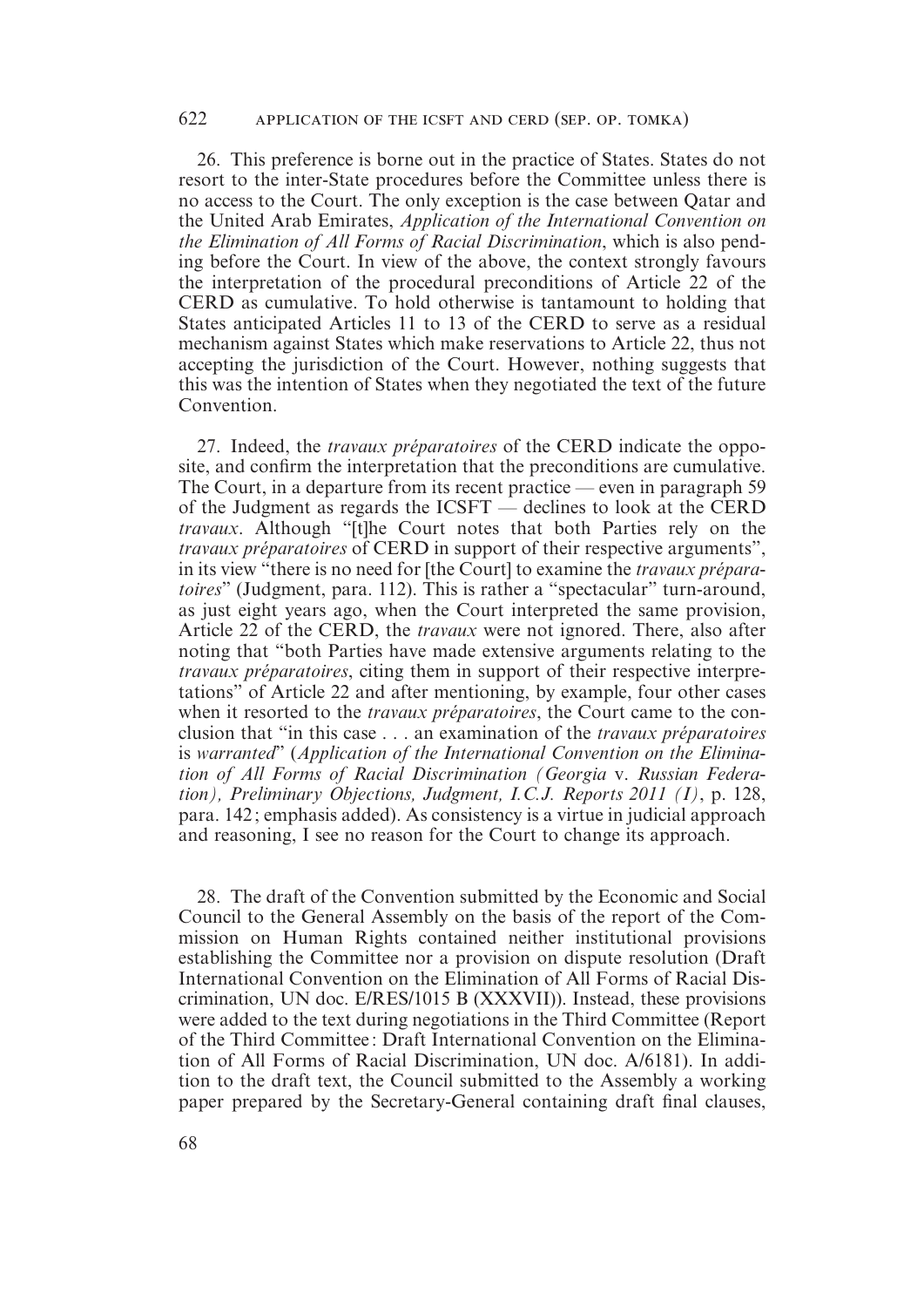including a dispute resolution clause (UN doc. E/CN.4/L.679 ; see also UN doc. A/6181, para. 4 *(d)*). In that paper, the Secretary-General provided four examples of compromissory clauses based on previous multilateral treaties (UN doc. E/CN.4/L.679, pp. 15-16). The Third Committee discussed the question of a compromissory clause at its 1367th Meeting on 7 December 1965 (see UN doc. A/C.3/SR.1367). As a basis for discussion, the officers of the Committee suggested a similar text :

"Any dispute between two or more Contracting States over the interpretation or application of this Convention, which is not settled by negotiation, shall at the request of any of the parties to the dispute be referred to the International Court of Justice for decision, unless the disputants agree to another mode of settlement." (UN doc. A/C.3/L.1237, p. 4; see also UN doc. A/6181, para. 197.)

29. The addition of words "or by the procedures expressly provided for in this Convention" after "negotiation" was jointly proposed as an amendment by Ghana, Mauritania and the Philippines (UN doc. A/C.3/L.1313 ; see also UN doc. A/6181, para. 199). This proposed amendment was adopted unanimously by the Third Committee (UN doc. A/C.3/SR.1367, para. 41). During the discussion, only Ghana provided views on the amendment. Its delegate

"said that [it] was self-explanatory. Provision had been made in the draft Convention for machinery which should be used in the settlement of disputes *before recourse was had* to the International Court of Justice. The amendment simply referred to the procedures provided for in the Convention." (UN doc. A/C.3/SR.1367, para. 29; emphasis added.)

The amendment was not further discussed prior to the adoption of the Convention by the plenary of the General Assembly at its 1406th Meeting on 21 December 1965 (UN doc. A/PV.1406).

30. I admit that in the case at hand, in view of the very strenuous relationship between the two Parties in the period from 2014 to 2017, there was no chance of settling their dispute even if it had been referred to the Committee. It would have been a futile exercise. For that reason, while maintaining my interpretation of Article 22 of the Convention, I did not vote against the Court's jurisdiction under the CERD. To insist, in the circumstances of the present case, on the prior referral of the dispute to the Committee would have been an exercise in excessive formalism. Even if the Application was premature, this defect could have been remedied by the Applicant and it would make no sense to require Ukraine to institute fresh proceedings (cf. *Certain German Interests in Polish Upper Silesia, Jurisdiction, Judgment No. 6, 1925, P.C.I.J., Series A, No. 6*, p. 14 ; *Mavrommatis Palestine Concessions, Judgment No. 2, 1924, P.C.I.J.,*